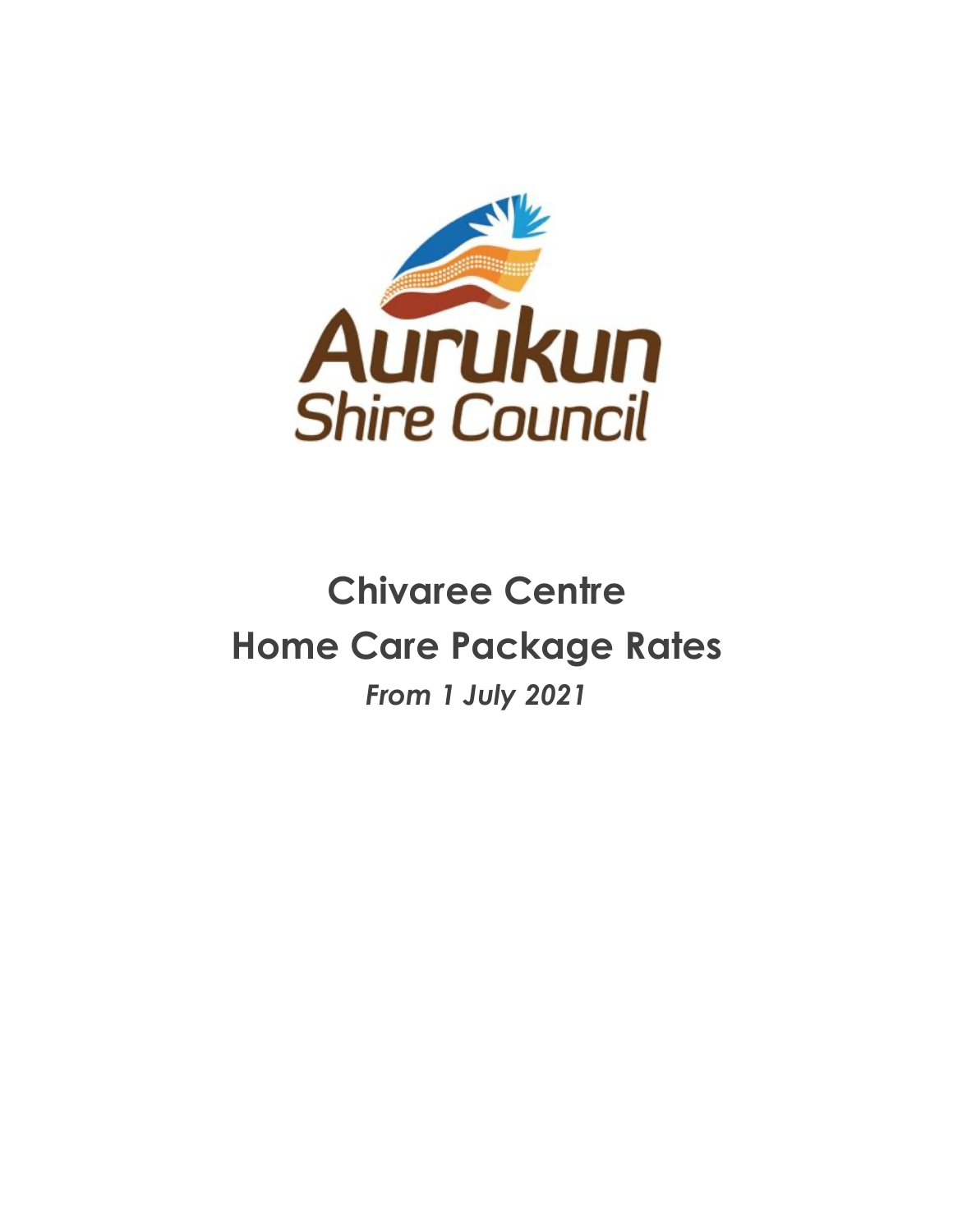

## **Chivaree Centre**

515 Fred Kerindun Drive Aurukun, QLD, 4892 **Phone:** 07 4060 6834 **Email: Chivaree.Manager@aurukun.qld.gov.au**

|                                                               |          |                 |                 | Public    |           |                |
|---------------------------------------------------------------|----------|-----------------|-----------------|-----------|-----------|----------------|
|                                                               |          | <b>Standard</b> | <b>Standard</b> | Saturday  | Sunday    | <b>Holiday</b> |
| <b>Service Type</b>                                           | Unit     | <b>Hours</b>    | <b>Hours</b>    | Rate      | Rate      | Rate           |
| Centre-Based Day Respite                                      | Per Hour | \$20.25         | <b>NA</b>       | <b>NA</b> | <b>NA</b> | <b>NA</b>      |
| Domestic Assistance                                           | Per Hour | \$61.00         | <b>NA</b>       | <b>NA</b> | <b>NA</b> | <b>NA</b>      |
| <b>Personal Care</b>                                          | Per Hour | \$61.00         | <b>NA</b>       | <b>NA</b> | <b>NA</b> | <b>NA</b>      |
| Social Support - Individual                                   | Per Hour | \$61.00         | <b>NA</b>       | <b>NA</b> | <b>NA</b> | <b>NA</b>      |
| Home Maintenance                                              | Per Hour | \$86.75         | <b>NA</b>       | <b>NA</b> | <b>NA</b> | <b>NA</b>      |
| Meals at Centre                                               | Per Meal | \$17.50         | <b>NA</b>       | <b>NA</b> | <b>NA</b> | <b>NA</b>      |
| Meals at home (add one trip for delivery cost)                | Per Meal | \$17.50         | <b>NA</b>       | <b>NA</b> | <b>NA</b> | <b>NA</b>      |
| Direct Transport 'Single Person' within 10km from base        | Per Trip | \$23.25         | <b>NA</b>       | <b>NA</b> | <b>NA</b> | <b>NA</b>      |
| Extra Case Management                                         | Per Hour | \$74.50         | <b>NA</b>       | <b>NA</b> | <b>NA</b> | <b>NA</b>      |
| Travel Rate > 10km: includes Driver time and<br>Vehicle costs | Per km   | \$2.33          | <b>NA</b>       | <b>NA</b> | <b>NA</b> | <b>NA</b>      |

Services available as a subcontracting arrangement with a provider of your choice.

Subcontracting Arrangements are subject to acceptance of a quote by the Client.

Subcontracting services delivered will be charged to the home care package upon invoicing from the subcontractor.